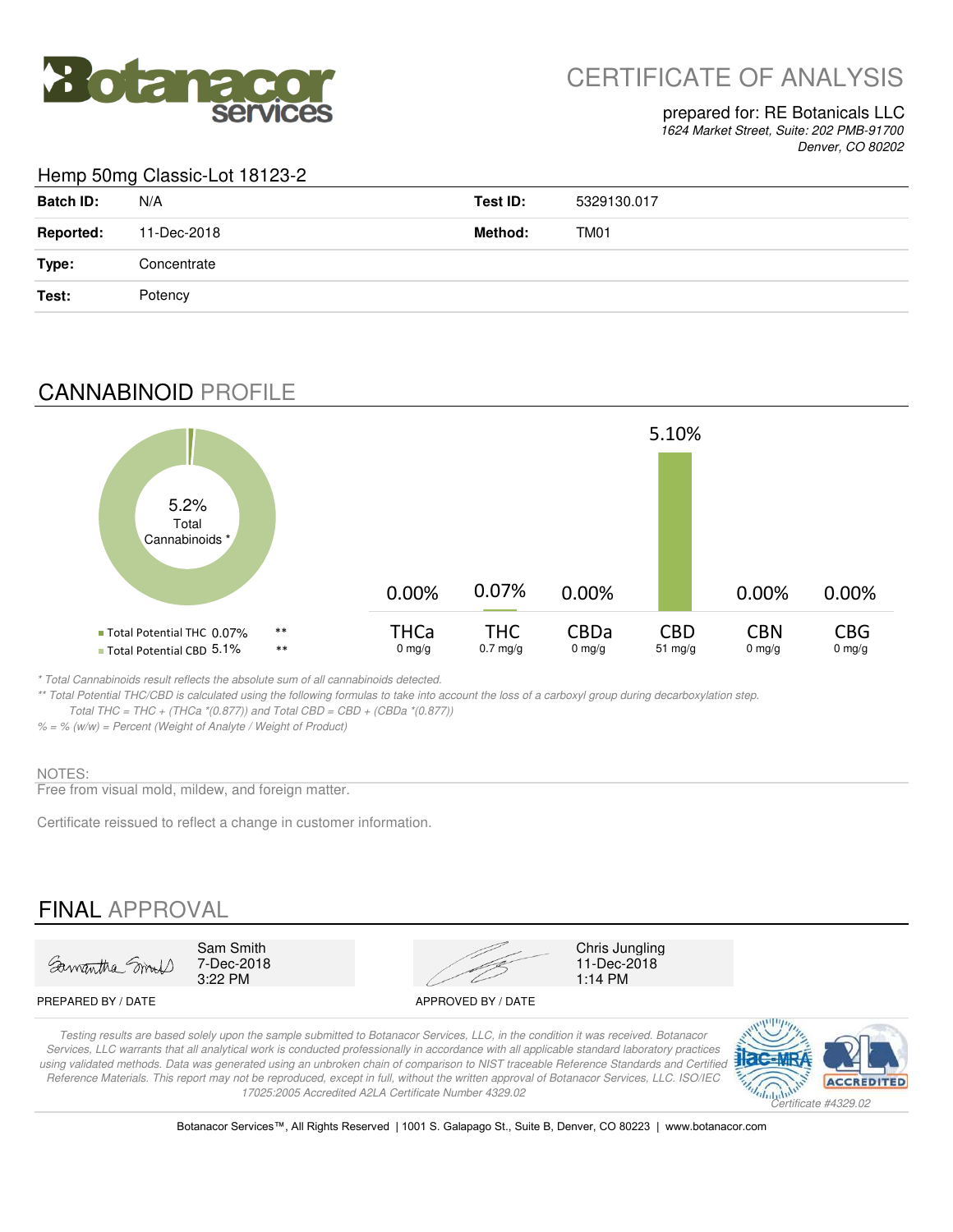

# CERTIFICATE OF ANALYSIS

#### prepared for: RE BOTANICALS LLC

*1624 Market Street, Suite: 202 PMB-91700 Denver, CO 80202*

### Hemp 50mg Classic-Lot 18123-2

| <b>Batch ID:</b> | N/A                      | Test ID: | 9078352.010 |
|------------------|--------------------------|----------|-------------|
| <b>Reported:</b> | 12-Dec-2018              | Method:  | TM04        |
| Type:            | Concentrate              |          |             |
| Test:            | <b>Residual Solvents</b> |          |             |
|                  |                          |          |             |

# RESIDUAL SOLVENTS

| <b>Solvent</b>                          | <b>Reportable Range (ppm)</b> | Result (ppm) |
|-----------------------------------------|-------------------------------|--------------|
| Propane                                 | $100 - 2000$                  | $\mathbf 0$  |
| <b>Butanes</b><br>(Isobutane, n-Butane) | $100 - 2000$                  | $\pmb{0}$    |
| Pentane                                 | $100 - 2000$                  | $\pmb{0}$    |
| Ethanol                                 | $100 - 2000$                  | $\pmb{0}$    |
| Acetone                                 | $100 - 2000$                  | $\pmb{0}$    |
| <b>Isopropyl Alcohol</b>                | $100 - 2000$                  | $\pmb{0}$    |
| Hexane                                  | $6 - 120$                     | $\mathbf 0$  |
| <b>Benzene</b>                          | $0.2 - 4$                     | 0.0          |
| <b>Heptanes</b>                         | $100 - 2000$                  | $\pmb{0}$    |
| Toluene                                 | $18 - 360$                    | $\pmb{0}$    |
| <b>Xylenes</b><br>(m,p,o-Xylenes)       | 43 - 860                      | $\pmb{0}$    |

NOTES:

Free from visual mold, mildew, and foreign matter.

# FINAL APPROVAL

Sawantha Smit

Sam Smith 12-Dec-2018 1:46 PM

Mike Branvold 12-Dec-2018 5:09 PM

PREPARED BY / DATE APPROVED BY / DATE

*Testing results are based solely upon the sample submitted to Botanacor Services, LLC, in the condition it was received. Botanacor Services, LLC warrants that all analytical work is conducted professionally in accordance with all applicable standard laboratory practices using validated methods. Data was generated using an unbroken chain of comparison to NIST traceable Reference Standards and Certified Reference Materials. This report may not be reproduced, except in full, without the written approval of Botanacor Services, LLC. ISO/IEC 17025:2005 Accredited A2LA Certificate Number 4329.02*



Botanacor Services™, All Rights Reserved | 1001 S. Galapago St., Suite B, Denver, CO 80223 | www.botanacor.com